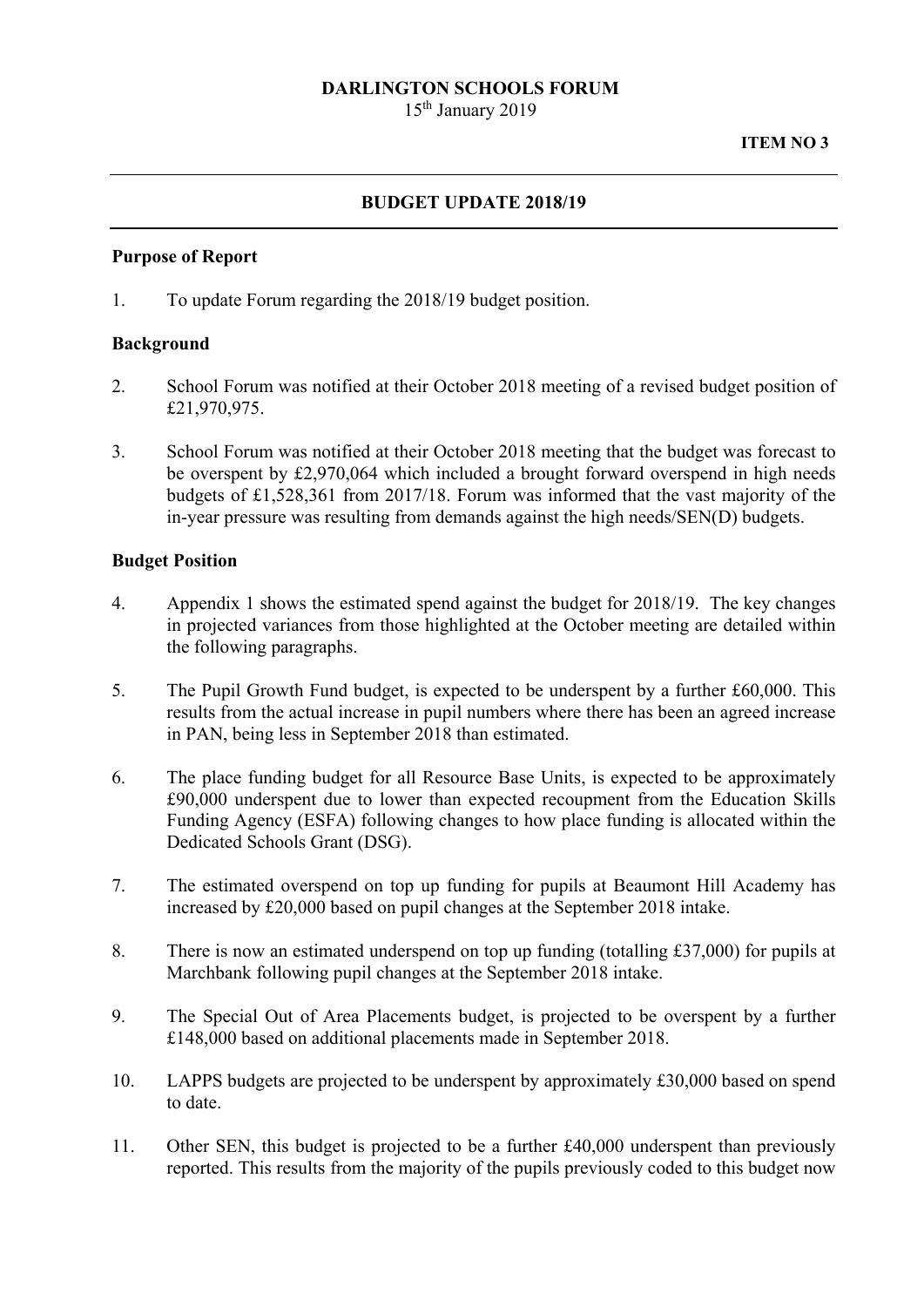being allocated either to the out of area budget or having a placement through one of the top up funding streams.

# Early Years

- current year. This projection is based on the census data from the autumn term and is 12. The early years budgets are currently projected to be underspent by £147,000 within the therefore subject to change based on the actual numbers of children in placements in the spring term.
- 13. As Forum will be aware the early year's budget allocation given by ESFA is subject to change following the January census. As this census has not taken place as yet, it is unknown what the final budget for early years will be for 2018/19, hence it is difficult to make an accurate projection of the current budget position at this stage of the year. As the vast majority of funding received for early years is passed over to providers through the hourly rate and supplements, it is likely that the projected underspend is a result of lower numbers of children in placements in comparison to the indicative funding allocation. If this is the case ESFA will reduce the budget (as they did in 17/18) and hence the saving will be considerably less.

## Additional Resources

14. On 17<sup>th</sup> December the Government announced additional funds would be allocated nationally to DSG allocations in recognition of the cost pressures that Local Authorities are experiencing with the high needs demand. Darlington has been allocated an additional £233,839 within its high needs block for 2018/19. This additional funding has been added into the high needs in year shortfall reducing the original budget gap for the year for high needs to £908,288. The overall budget now totals £22,204,814.

## Overall

- 15. Overall the budget is currently projected to be overspent by £2,495,758 at the end of the financial year which is a decrease of £474,306 on the projection reported in October. Again this figure is subject to change dependent on addition/placement changes during the final (spring) term of the year. Once the early years underspend is removed the change in budget is approximately £327,000.
- 16. As previously reported the largest area of the budget pressure is from the high needs budgets, with the in year high needs budget position being an estimated pressure of £1.408 million, (after the additional £234,000 of resources is added into the budget). When this pressure is added to the high needs overspend brought forward from 2017/18 (£1.528 million) the overall estimated pressure on high needs to be carried forward to 2019/20 is approximately £3 million. This is a similar level of pressure in high needs as was reported to Forum in October once the additional resources are added back.
- 17. As Forum are aware ESFA have consulted upon how DSG overspends need to be addressed by Local Authorities. Although the results of this consultation have as yet not been published, it is expected that the Council will need to bring the high needs budget in line within three years, with some possible additional time to recover accumulated deficits.